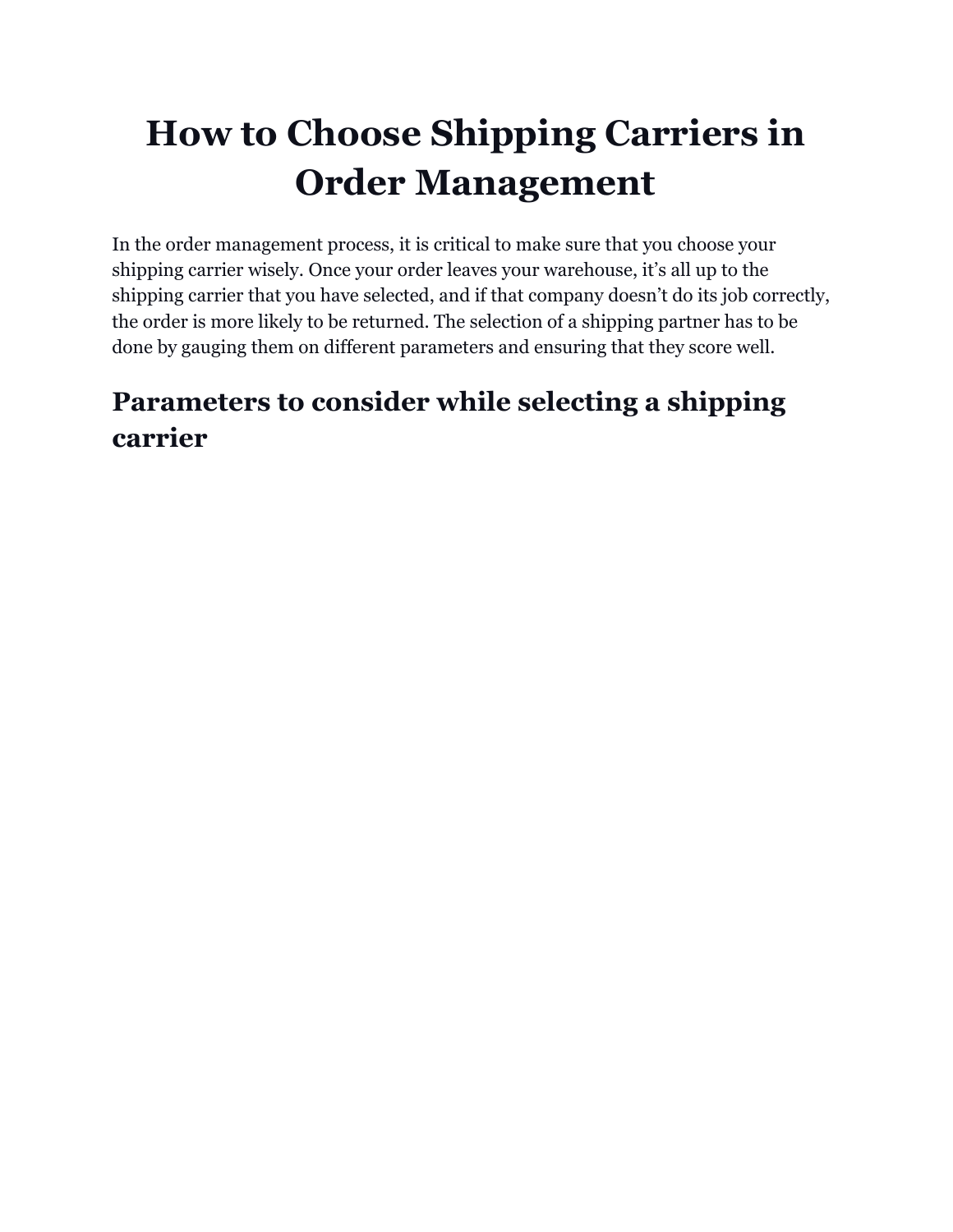

These below-given points are some of the essential things you need to consider before you say yes to any shipping carrier.

# **Tracking**

Many shipping companies offer instantaneous online tracking of the products for both you and your customers. So, ask yourself, do you want that service now or in the future. Does your nature of business require shipment tracking?

Choose the carrier accordingly because it's of no use to waste money on track if your business doesn't require one.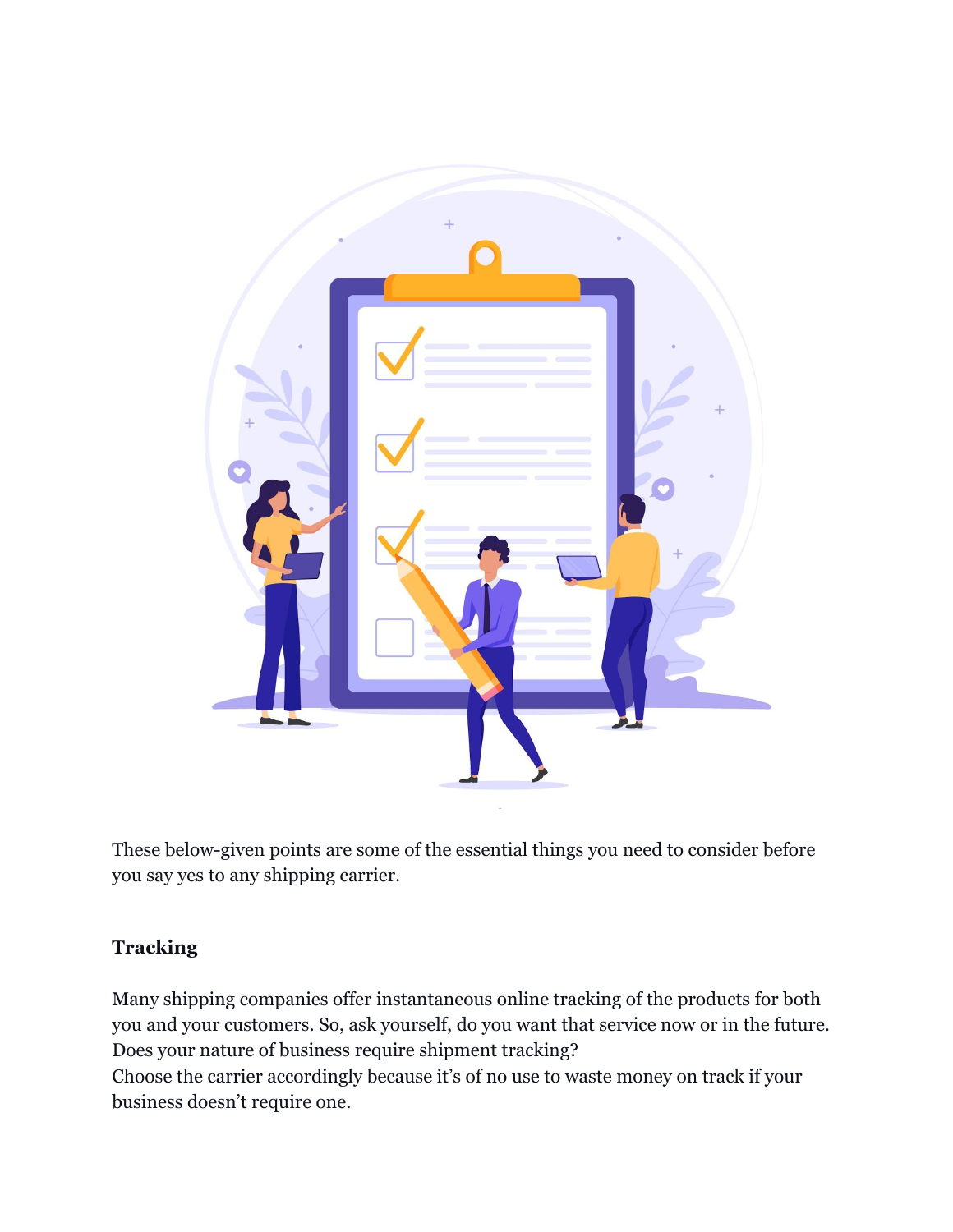#### **Package Dimensions**

Consider the most common shipping package dimensions, along with the most significant sizes and the smallest aspects of the packages. Will shipping companies be able to accommodate or manage the boxes of those dimensions?

# **Your Business Market**

 Where are your customers situated or where do you wish to market your product and sell. Do you have a broad customer base around the world? If yes, you will have to hire a shipping carrier with an excellent network across the globe and is equally efficient in shipping products domestically. If you have a customer base that is domestically spread, choose one who is at the top in shipping in your country.

#### **Insurance**

Take your average order value and up to how much your shipping partner's included insurance will cover. Is there any additional insurance required?

# **Receiving Signature Confirmations**

Many customers require signature confirmation, and many sellers also demand it. So keep this in mind while opting for a shipping carrier.

# **Weight**

What are the most common package weights that you ship? Also, consider the maximum and minimum weight that you ship and then accordingly select your shipping carrier.

#### **Pick-up fees**

Your shipping volume should be more than the minimum required volume to exempt pick up fee. Or else a pick-up fee will be attached to your monthly cost.

#### **Address Accuracy**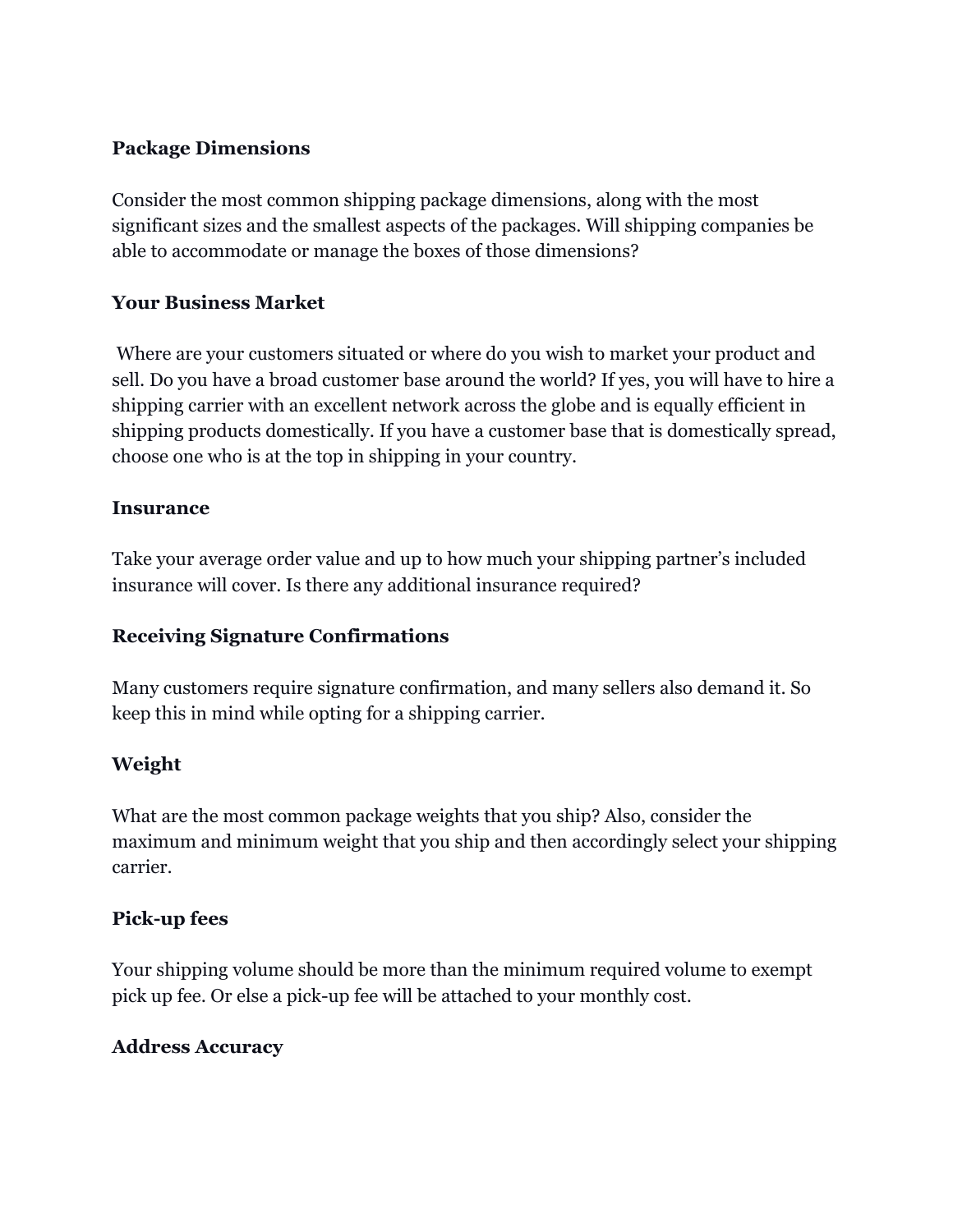Many times it so happens that the shipping carriers charge for the non-deliverable packages. Also, does that shipping carrier allow you to change the shipping address when the product is in transit?

## **Software Integration**

Do you have shipping software, or does the shipping carrier provide one to you? If you have shipping and order management software like orderhive with you, then is their system flexible enough to be integrated with your software. And, if you don't have the software, then will the company pay for your multi-carrier shipping software subscription charges or not.

#### **Pick-up preferences**

Pick up time and convenience are essential. Will the carrier be able to pick the products from your warehouse in time or not. Many carriers are unprofessional and take too much pick-up time.

#### **Providing Deliveries on Saturdays**

Are your customers asking for weekend deliveries more frequently? If that is the case, then you should choose the shipping carrier that does that for you.

#### **Packaging Supplies**

Is the shipping carrier providing free supplies to you like packaging boxes, labels, and envelopes? The shipping carriers that you wish to choose should be resourceful and helpful in their approaches.

#### **Type of Ship to Address**

Decide where your frequent deliveries will be. Will it be to business addresses or residential addresses because some carriers charge a surcharge if asked to deliver to a residential address.

# **Conclusion**